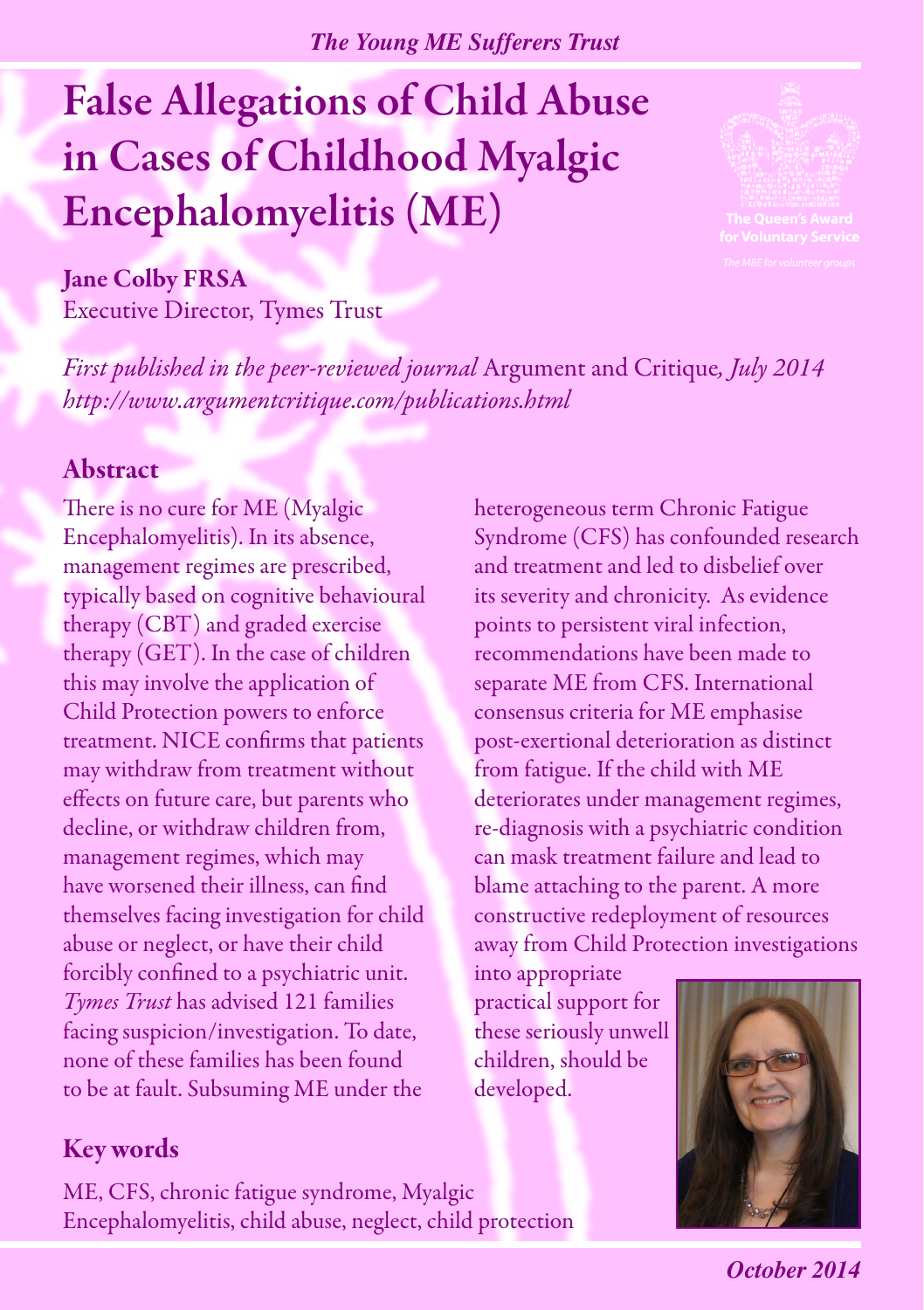#### Introduction

For some time, the *All Party Parliamentary Group on ME* (2010) has expressed concern that "Some children with M.E. and their families are caught up in unnecessary, damaging and distressing child protection conferences and care proceedings because there is misunderstanding about M.E. amongst teachers, social workers, health workers and other professionals." ME is poorly understood and misunderstandings abound. "Myalgic encephalomyelitis has not uncommonly been mistaken for school phobia, anorexia nervosa, neglect, child abuse, Munchausen syndrome by proxy (fabricated or induced illness) or pervasive refusal syndrome." (Colby, 2007). *The Service Users Joint Statement* reports that the

## Biographical note

Jane has worked with the *All Party Parliamentary Group on ME* and the *All Party Parliamentary Group on Abuse Investigations* in regard

mis-use of Child Protection powers to remove children with ME from their homes and families is likely to produce a crisis of health and social impacts. It can impact negatively on the children themselves, their families, other professionals who are working with the children and indeed more broadly on the wider community (Wrennall *et al*, 2003).

There has been historic controversy over the nature of ME. In this paper we shall concentrate on the physiological basis of ME, for which there is now ample evidence. Where the disease is understood to be physiologically based, the psychological treatments so often prescribed are seen as inappropriate and exercise regimes are viewed as dangerous (Twisk & Maes, 2009; Maes & Twisk, 2010a; Maes & Twisk,

to the issues raised in this paper. Jane is a former Head teacher. She was co-author of the largest epidemiological study of ME to date, and prepared the questionnaire for the BBC Panorama ME

2010b; Speight, 2013a; Nunez, 2011; Kindlon, 2011). It is particularly regarded as inappropriate for contentious and potentially harmful medical regimes to be imposed through the use of Child Protection powers.

The year 2014 marks the 25th anniversary of the support organisation known originally as *TYMES* (*The Young ME Sufferer*) which became the charity *Tymes Trust* in the year 2000 and received the Queen's Award for voluntary service in 2010, the MBE for volunteer groups. The Trust has, to date, had to assist 121 families of children with ME who have been the subject of varying degrees of suspicion, involving Child Protection investigations. They have faced bullying and forms of state oppression, such

documentary. She was a member of the *Chief Medical Officer's Working Group on CFS/ME*. A former severe ME sufferer, Jane is also the Executive Director of *Tymes Trust*.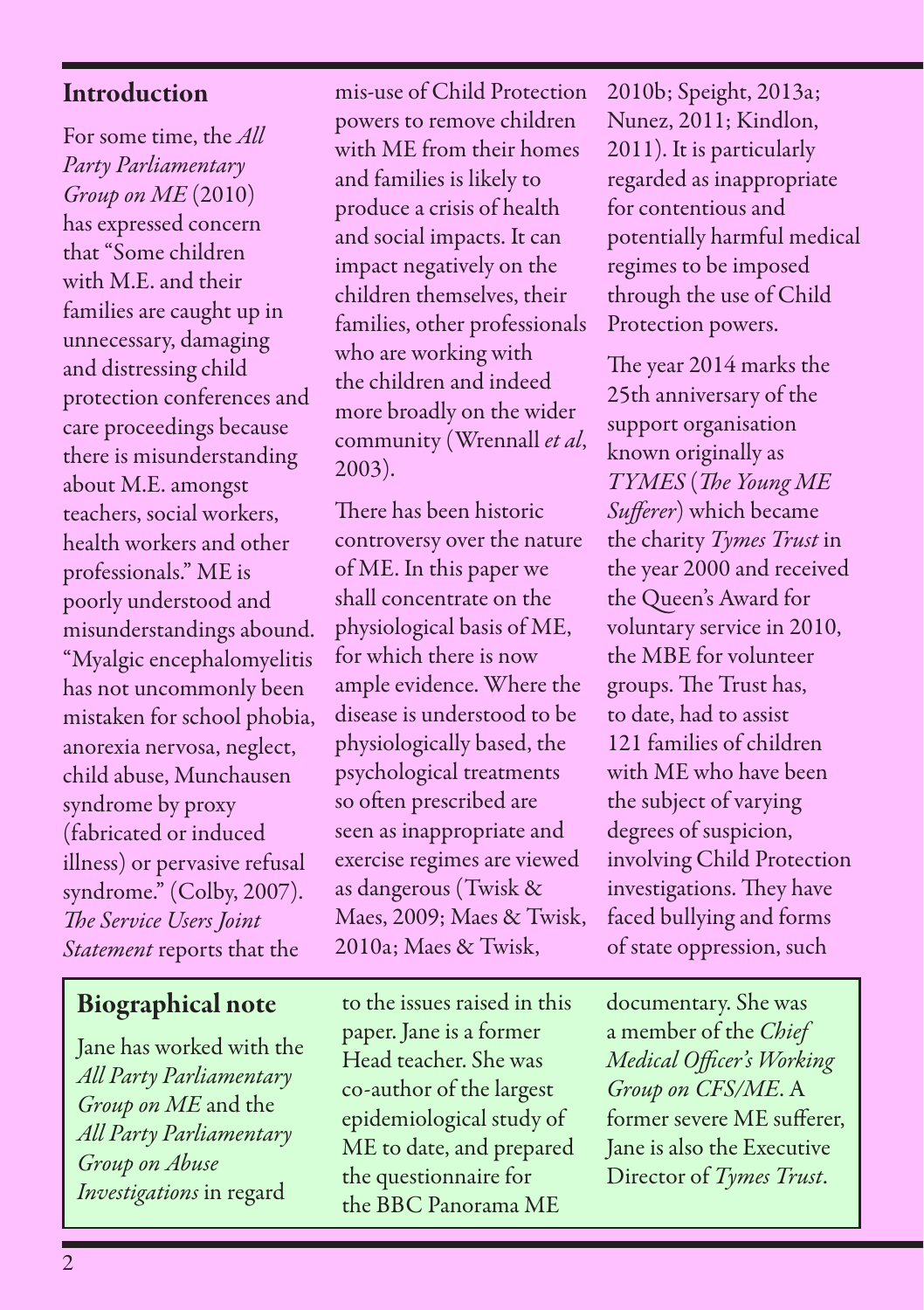as being threatened with having their children removed from the family and subjected to enforced rehabilitation (typically in a psychiatric unit) or being taken to the very brink, with their children placed on the 'At Risk register.' This paper presents the findings from our experience with families, in the context of relevant research. It is argued that too often, Child Protection practice in relation to children with ME is not only lacking in an evidence base, but is running contrary to the evidence of Twisk & Maes (2009), Maes & Twisk (2010a), Maes & Twisk (2010b), Speight (2013a), Nunez (2011) Kindlon (2011) and (Carruthers et al, 2011) concerning what would be appropriate medicosocial practice with these children. In particular, we stress the confounding of research, which has resulted from ME being subsumed under the illdefined 'Chronic Fatigue Syndrome' (CFS).

## ME as a Physiological Disease

Evidence of the physiological basis of ME is long standing. Dowsett (1988) argued that there was evidence of a persistent enteroviral infection and Dowsett *et al* (1990) found that of 420 patients who met the criteria for ME "Coxsackie B neutralization tests, in 205 of these, demonstrated significant titres in 103/205 (50%), while of 124 additionally investigated for enteroviral IgM, 38/124 (31%) were positive." Kennedy *et al* (2004) found increased neutrophil apoptosis (cell death) indicating that patients "appear to have an underlying abnormality in their immune cells." Natelson *et al* (2005) found spinal fluid abnormalities. Also in 2005, JKS Chia reviewed the evidence on enteroviruses. After explaining the coining of the term Chronic Fatigue Syndrome in the 1980s, he stated, "Initial reports of chronic enteroviral infections causing debilitating symptoms in patients with CFS were met with scepticism, and

had been largely forgotten for the past decade. Observations from in vitro experiments and from animal models [have] clearly established a state of chronic persistence through the formation of double stranded RNA, similar to findings reported in muscle biopsies of patients with CFS. Recent evidence [has] not only confirmed the earlier studies, but also clarified the pathogenic role of viral RNA […]" (Chia, 2005). Pointing out methodological flaws with studies that once threw doubt on the enteroviral connection, he concluded, "Thus, renewed interest is needed to study further the role of enterovirus as the causative agent of CFS." (Chia 2005). Subsequently, Chia & Chia (2008) demonstrated that ME is associated with chronic enterovirus infection of the stomach.

Physiological findings pertaining to ME in adults are mirrored in children. "Biomedical anomalies seen in adults with CFS/ ME—increased oxidative stress and increased white blood cell apoptosis—can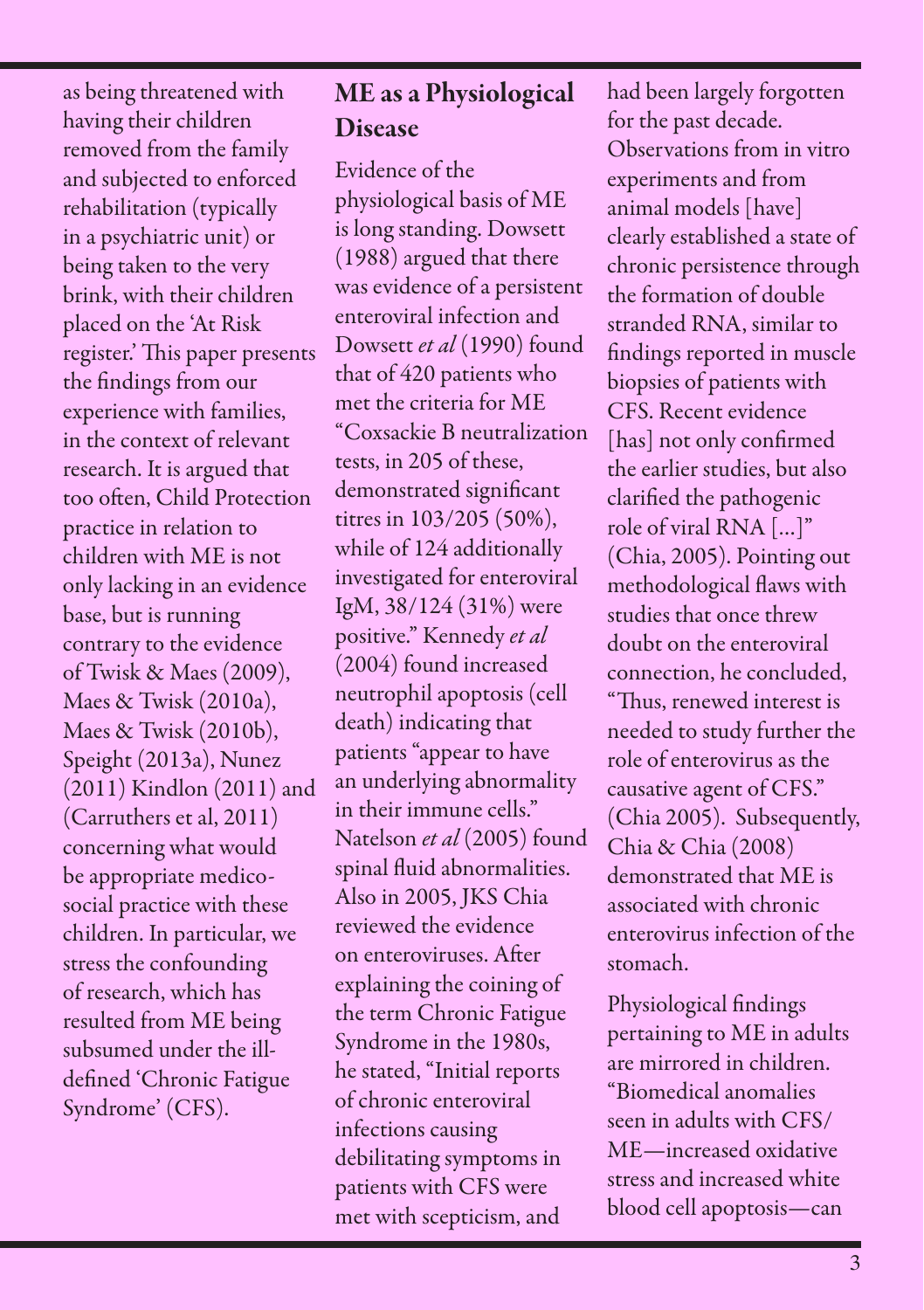also be observed in children with clinically diagnosed CFS/ME compared with matched controls." (Kennedy *et al*, 2010a). The findings were affirmed to be consistent with the presence of a persistent viral infection and children with ME questioned by Kennedy *et al* (2010b) did, in fact, report a perceptible infectious onset in 88% of cases.

Historically, the move away from the traditional name ME to CFS, focusing on fatigue as the main feature of an overwidely defined condition that increasingly, and inappropriately, came to be regarded as psychological, proved counterproductive both for research and treatment. More recently, an *International Consensus Panel* consisting of clinicians, researchers and medical faculty, was formed "with the purpose of developing criteria based on current knowledge." (Carruthers *et al*, 2011). As Carruthers *et al* report, the panel represented thirteen countries, an extensive range of specialties, hundreds of peer-reviewed

publications and among them, had diagnosed or treated approximately 50,000 patients with ME. Independent of corporate sponsorship, the panel was able to achieve 100% consensus through a Delphi-type methodology. The panel determined that "In view of more recent research and clinical experience that strongly point to widespread inflammation and multisystemic neuropathology, it is more appropriate and correct to use the term 'myalgic encephalomyelitis' (ME) because it indicates an underlying pathophysiology. It is also consistent with the neurological classification of ME in the World Health Organization's International Classification of Diseases (ICD G93.3)." (Carruthers *et al*, 2011).

The panel also stated, "Using 'fatigue' as a name of a disease gives it exclusive emphasis and has been the most confusing and misused criterion. No other fatiguing disease has 'chronic fatigue' attached to its name – e.g.

cancer/chronic fatigue, multiple sclerosis/chronic fatigue – except ME/CFS." (Carruthers et al, 2011). With its strong evidence base demonstrating the underlying neurological and microbiological pathology, ME is far removed from the nebulous CFS, and even further removed from the commonly used term 'chronic fatigue'. Fatigue can be a symptom of numerous conditions including heart disease, cancer, and a number of viral illnesses whose post viral effects are relatively short (months as opposed to the years common in cases of ME).

## The Harmful Effects of Imposed Medical Regimes

Despite the microbiological and neurological evidence regarding ME, no cure has as yet been developed. Hooper (2007) and Carruthers *et al* (2011) have pointed out that research has been impeded by failure to come to grips with the microbiological and neurological aetiology of ME and by the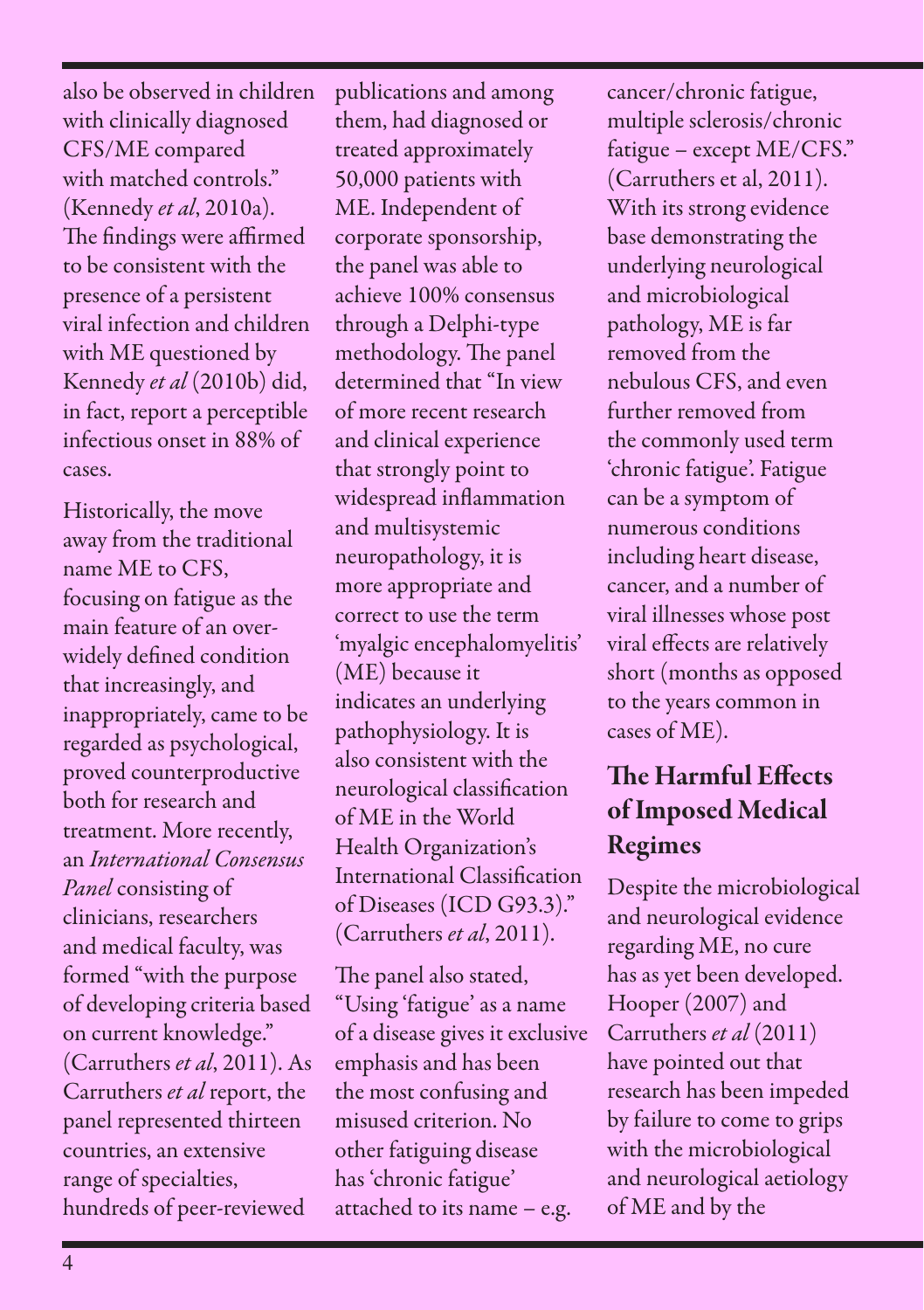conflation of ME and CFS. NICE states "There is no known pharmacological treatment or cure for CFS/ ME" (2007a, p.39). This is why management regimes have grown up. But since they are not cures either, there can be no medical justification to force them on anyone, in particular upon children.

Management regimes applied to patients with ME frequently involve a combined approach consisting of Cognitive Behaviourial Therapy (CBT) and Graded Exercise Therapy (GET). Where children are involved, parents consistently report to Tymes trust that a graded school attendance programme is imposed, progressing by increments (in effect, a form of graded exercise in a school setting) in which benign terms like 'activity management' may replace 'graded exercise'. Physiotherapy may also be involved. In effect, these approaches all involve incrementally increased effort. Graded school attendance and graded exercise are just two forms

of the same problem.

Van Ness (2014) explains that "The role of exercise and activity management in ME and CFS has been a source of great controversy for many years – widely accepted as beneficial by many healthcare workers but questioned by many ME charities and patients who have personally suffered adverse consequences caused by overactivity." Not only is it argued that "the evidence-based claim for proven effectiveness of CBT/ GET for ME/CFS cannot be substantiated," (Twisk & Maes, 2009:295), but years before Van Ness (2014) came to demonstrate the post exertional amplification of symptoms in ME patients, it was already considered that "there is compelling evidence that CBT/ GET is potentially harmful for many ME/CFS patients" (Twisk & Maes, 2009:295). It was indeed reported as long ago as 2001 that "doctors have been advised by their medical defence unions that prescriptions for exercise must be given with as much care as those

for medication" and that "surveys by national [ME] patient groups have shown that 60% of patients either find graded exercise therapy ineffective, or report that it has caused them harm." (Colby, 2001).

Classic ME patients suffer from a "post-exertional malaise with a decreased physical performance/ aerobic capacity, increased muscoskeletal pain, neurocognitive impairment, "fatigue", and weakness, and a long lasting "recovery" time." (Twisk & Maes, 2009:284). A proposed explanation for the adverse effects is that, "exertion may amplify preexisting pathophysiological abnormalities underpinning ME/CFS, such as inflammation, immune dysfunction, oxidative and nitrosative stress, channelopathy, defective stress response mechanisms and a hypoactive hypothalamicpituitary-adrenal axis." (Twisk & Maes, 2009:284). Twisk & Maes (2009:284) therefore concluded, starkly, "that it is unethical to treat patients with ME/CFS with ineffective,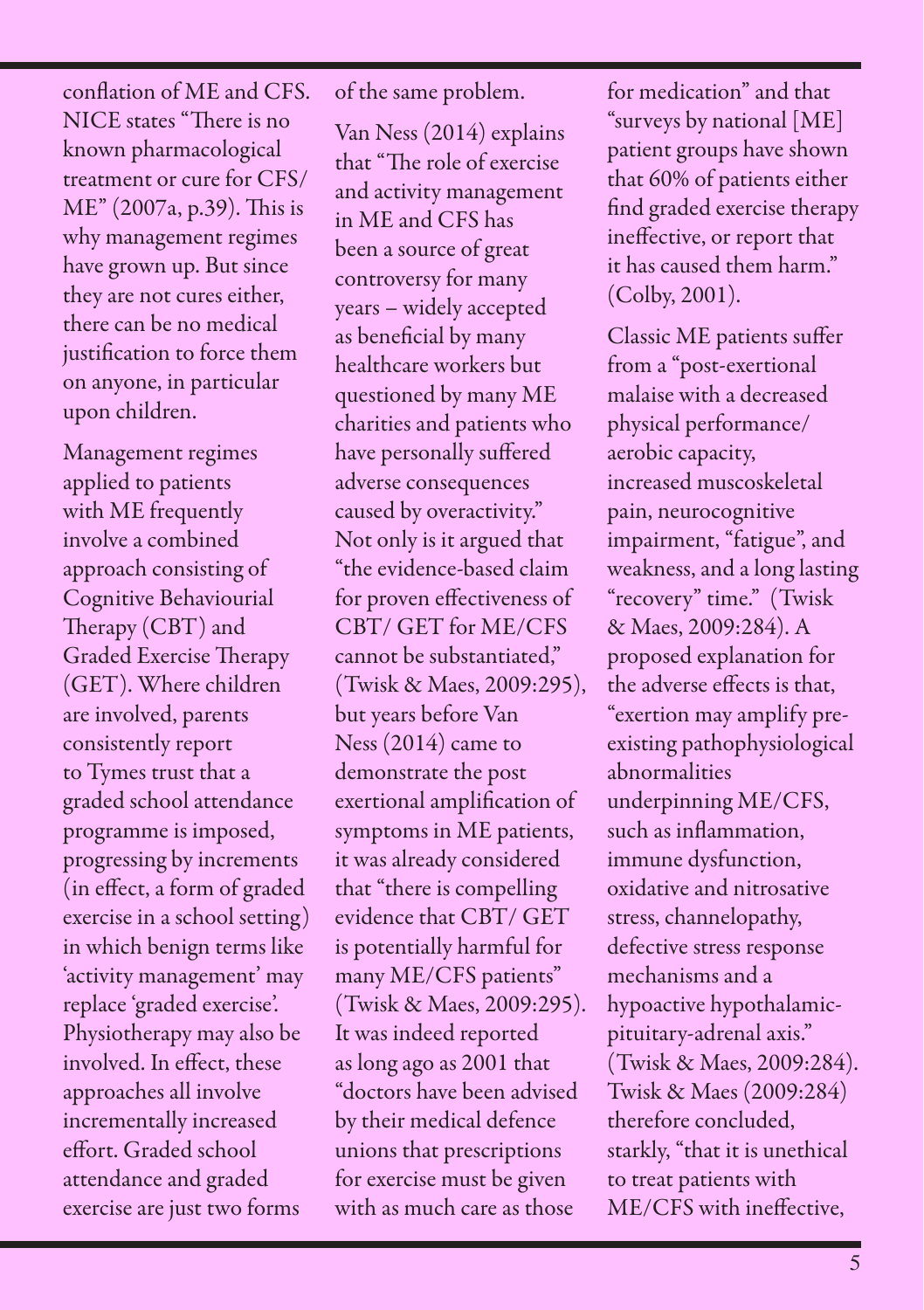non-evidence-based and potentially harmful "rehabilitation therapies", such as CBT/GET." *The International Consensus Panel* stated, "The pathological low threshold of fatiguability of ME […] often occurs with minimal physical or mental exertion and with reduced ability to undertake the same activity within the same or several days." (Carruthers *et al*, 2011). Kindlon (2011) explains that "both GET and CBT models are based on a model of inactivity/ deconditioning as the major driver in perpetuation of CFS symptoms". However, a Randomised Controlled Trial conducted by Nunez *et al* (2011) found that imposed exercise did not improve quality of life but that it reduced both functionality and increased pain. This is scarcely surprising because, as Carruthers *et al* (2011) reported, "Numerous papers document abnormal biological responses to exertion."

Using the Workwell 2 day testing protocol, Van Ness (2014) has clearly

demonstrated the objective reality of the "post exertional amplification of symptoms in ME patients; a hallmark symptom of ME. This damage to the aerobic energy system means that it is utterly counter productive to try to use aerobic exercise, such as graded exercise therapy, to improve health in these patients." In his *Reporting of Harms Associated with Graded Exercise Therapy and Cognitive Behavioural Therapy in Myalgic Encephalomyelitis/Chronic Fatigue Syndrome* (2011), Kindlon looks forward to "a greater focus on the reporting of harms in ME/ CFS, not just those that might be associated with GET or CBT, but from any posited treatment."

## Our Experience at Tymes Trust

As we have observed, it is in the absence of curative treatment that management programmes have grown up. These are not cures either. Failure to keep this one essential fact to the fore has led some professionals down an oppressive path, one that

puts them in conflict with patients, that sees children forced into a management straightjacket and parents accused of neglect or child abuse when it fails. This is happening despite the NICE Guideline reminding physicians about patient choice over treatment. The *Quick Reference Guide* states: "Be aware that people with CFS/ME have the right to refuse or withdraw from any component of their care plan without this affecting the provision of other aspects of their care, or future choices about care" (NICE, 2007b:9). The *Full Guideline* refers to the "patient's preferences and views firmly driving decision making" (NICE, 2007a:7). In the child's case this will usually be the parent. Yet patients and families of children with ME are expected to keep to restrictive and often punitive regimes. Not only are they deprived of choices, but treatments are coercively imposed through the use of Child Protection powers (Wrennall, 2007:962). We question why this is, given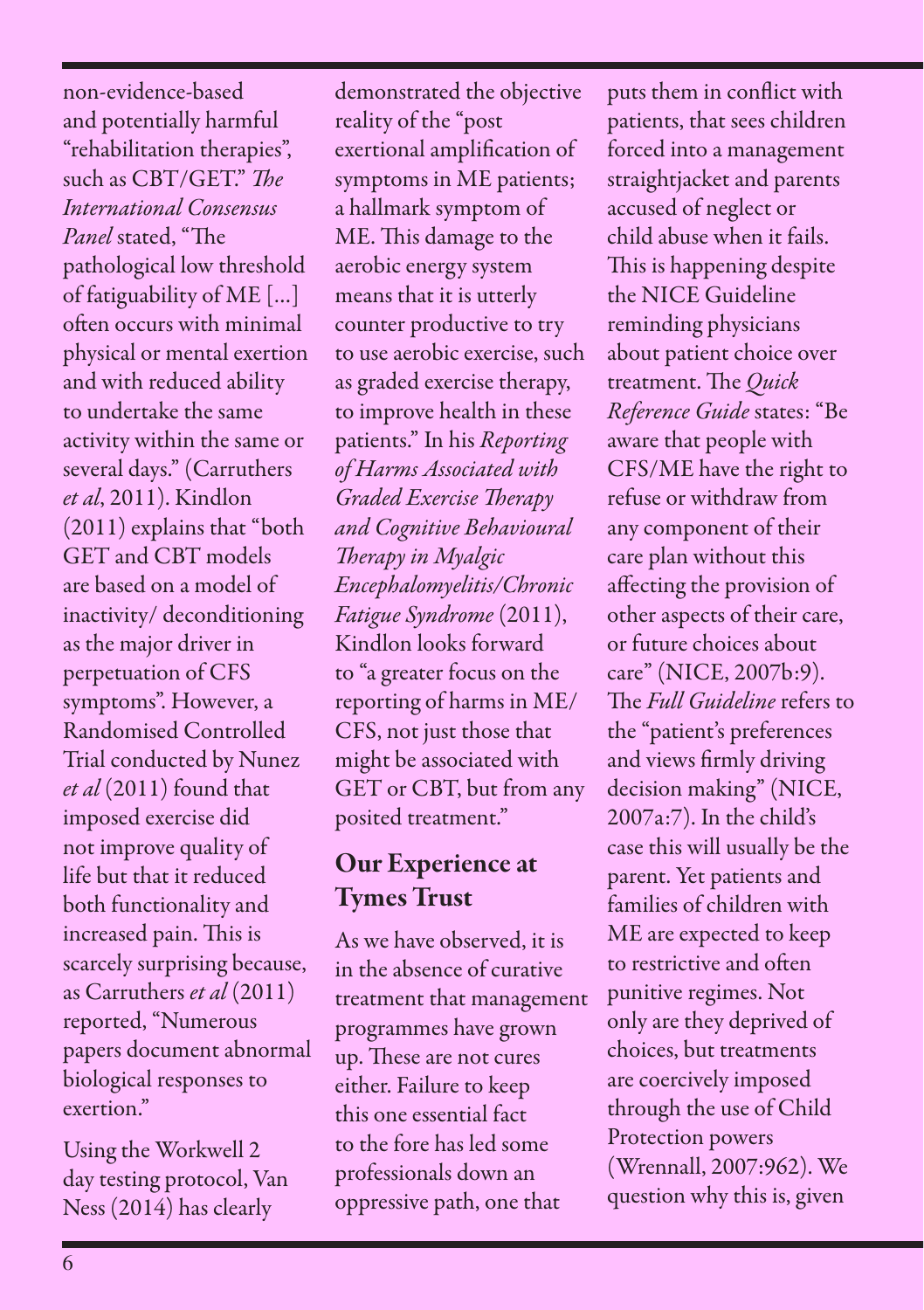that patients can manage their own lives perfectly well with practical support, once they have worked out what makes them worse. From what they report to us, and from the evidence of Twisk & Maes (2009), Maes & Twisk (2010a), Maes & Twisk (2010b), Speight (2013a), Nunez (2011) Kindlon (2011) and (Carruthers *et al*, 2011), it is often the regimes themselves that are worsening patients' health.

Whatever the reasons behind the misapplication of Child Protection powers onto children who are genuinely suffering from ME, a bias would appear to have been introduced into the claimed recovery rates from the management regime of the professional's choice, whereby blame for treatment ineffectiveness or failure is shifted onto the children and their families. Kindlon (2011:59) has asserted that harms have been under-reported in the CBT/GET treatment trials. Wrennall (2007:962) documents assertions that false allegations of child abuse have arisen in disagreements over

treatment, because the "mis-use of Child Protection powers is part of empire building, promoting careers, professional allegiances and turf wars between competing professional interests." Patient choice is undermined by the use of Child Protection powers which add coercive weight to enforce the treatment provided by some professionals against the competing regimens of other professionals, so much so that patients can be discouraged, or even legally prevented, from obtaining second opinions.

At *Tymes Trust*, we found that to date not a single case on which we advised regarding Child Protection allegations in relation to ME has been found by the authorities to have merit. We reported this statistic to the Minister for Children and Families at a meeting in the *House of Lords* this Spring (*Forward ME Group Minutes*, 2014, para 2.8). We asserted that for 100% of these families to be innocent, something is gravely wrong with the methods

through which children with ME are selected to be the subject of Child Protection investigations and with the conduct of these investigations. Seriously ill children who are at no risk from their parents are facing anxiety, distress and misery during the investigation, with the prospect of a harmful removal from their social support networks and the imposition of potentially destructive and inappropriate medical regimens. Families appear to be facing an arbitrary, punitive, threatening and destructive state juggernaut. The harmful impacts of the Child Protection system are now clearly documented (Wrennall *et al*, 2003). We are usually working on at least one of these Child Protection 'firefighting' cases. As I write, there are four, with a fifth in rapid succession. The Trust is currently waiting to hear whether one of these cases will proceed to court, with professionals aiming to take children from the parents for enforced treatment.

Parents of children suffering from ME are often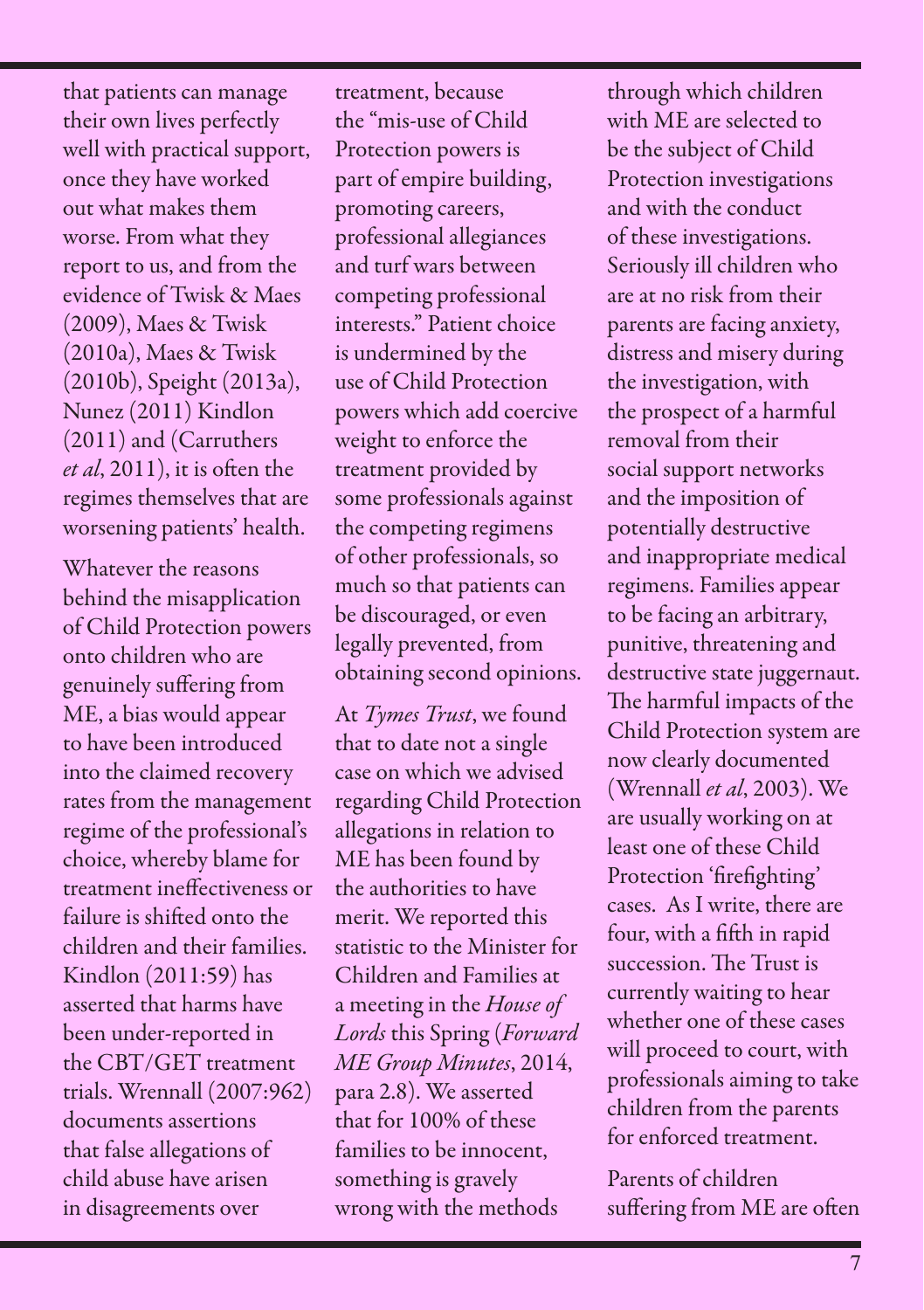faced with intrusive legal action. In some cases the threat of legal action is to enforce school attendance instead of putting into place the children's entitlement to education in the home while they recover from a very serious illness. In others it is to force them into the controversial and potentially harmful treatments that have been evaluated earlier in this article. Some parents have found themselves labelled as neglectful or abusive. Some are warned that their children will be made *Wards of Court* if they do not agree to them going into psychiatric units, with restricted parental access, or undertaking these disputed treatments which, especially for the severely ill, are unproven and potentially damaging. In *The Doctor's Guide to ME in Children and Young People*, Franklin (2003) stresses the importance of rest for severely ill children, cautioning that "Forced exercise, particularly any exercise producing a prolonged after-effect, can be counter productive and can be damaging. It

can be instrumental in causing a deterioration, despite reports to the contrary," (2003:8). Dowsett explained that ME responds to convalescence. In her advice on relapses, she states that it is "inadvisable for sufferers to return to school, college or work without adequate convalescence" (Dowsett, 2000:1). The implications for management are "most important", she continues. The main principles of management are "Conservation of energy, reduction of stress, simplification of work" (Dowsett, 2000:3). Parents report to *Tymes Trust* that where they have put these common sense principles into practice, even very severe cases do improve. Conversely, where parents are pressurized into making their children overexert themselves, the disease worsens. The experience reported to us, therefore confirms the research of Twisk & Maes (2009), Maes & Twisk (2010a), Maes & Twisk (2010b), Speight (2013a), Nunez (2011), Carruthers et al (2011) and Kindlon (2011)

that over-exertion is to be avoided.

Recognising the serious public issue that has arisen over the application of Child Protection powers to children with ME, the report of the *CFS/ME Working Group* to the *Chief Medical Officer* has noted that, "neither the fact of a child or young person having unexplained symptoms nor the exercising of selective choice about treatment or education for such a patient by the parents/ carers and/or young person constitutes evidence of abuse." The report goes on to recommend that: "In cases of CFS/ME, evidence clearly suggestive of harm should be obtained before convening child protection procedures or initiating care proceedings in a family court," (*CFS/ME Working Group*, 2002, 5.2.8:64) tacitly indicating that this evidence has not necessarily been obtained in the past.

A briefing by the Trust in 2006 for the *Archbishop of York* (Colby, 2006) whose geographical area was among those affected, raised several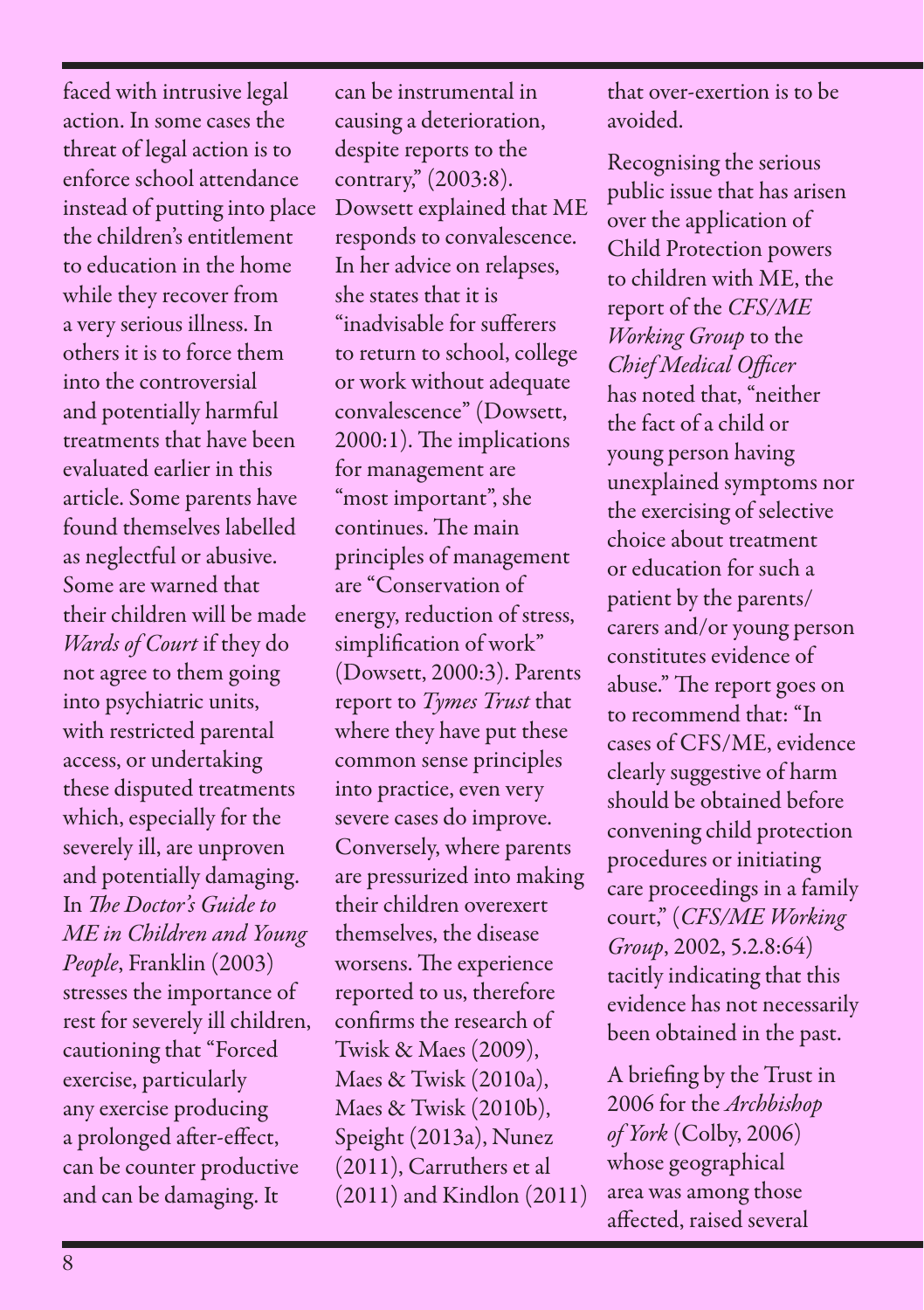important concerns about the application of Child Protection powers to children suffering from ME. We noted that 'guilty until proven innocent' appeared to be the default position, turning on its head the principle of the presumption of innocence in English law that has stood the country in good stead for centuries. In the briefing we documented once again the advice of doctors Franklin and Speight, both of whom were members of the *CFS/ME Working Group* to the *Chief Medical Officer*. We concurred with their advice that "neither the fact of a child or young person having unexplained symptoms nor the exercising of selective choice about treatment or education constitutes evidence of abuse," and we observed that misinterpretations on these points are common. We again endorsed the recommendation that "in cases of CFS/ME, evidence clearly suggestive of harm should be obtained before convening Child Protection conferences or initiating

'Care' proceedings in a family court." (*CFS/ME Working Group*, 2002, 5.2.8:64).

Child Protection investigations are experienced by children and parents alike as overbearing and traumatic. This was already known in the literature, (Farmer & Owen, 1995; Butler-Sloss, 1988) and is evidenced in cases of which we have experience. The effects are long lasting. It is not unusual for parents who are deeply shocked by punitive and inappropriate Social Services investigations to state that they are terrified of taking their children to doctors ever again. Many families are also shocked to see what has been written about them when they access their child's school and/or medical records, as is their right. Dr Speight, already known for his work on childhood asthma (the existence of which, like ME was once denied) commenting on these inappropriate and heavy-handed Child Protection investigations and the application of inappropriate treatments,

stated: "This is child abuse by professionals," (Speight, 2013b).

The collective attack upon these families, involving such extreme and traumatic measures, is clearly counterproductive in cases of genuine ME. From our Advice Line Records we can see that three common misperceptions appear to be driving this trajectory of stigmatisation by professionals:

1. The misperception that ME is not a physical disease, but a mental health disorder.

2. The misperception that treatments such as Graded Exercise Therapy (GET) or graded activity and Cognitive Behaviour Therapy (CBT) can always be expected either to *cure*, or *substantially improve* the condition, and certainly will do no harm.

3. The misperception that the illness is neither long lasting (chronic) nor severe.

One or more of these misperceptions seems to lie at the heart of all these cases. Despite assertions given to the families we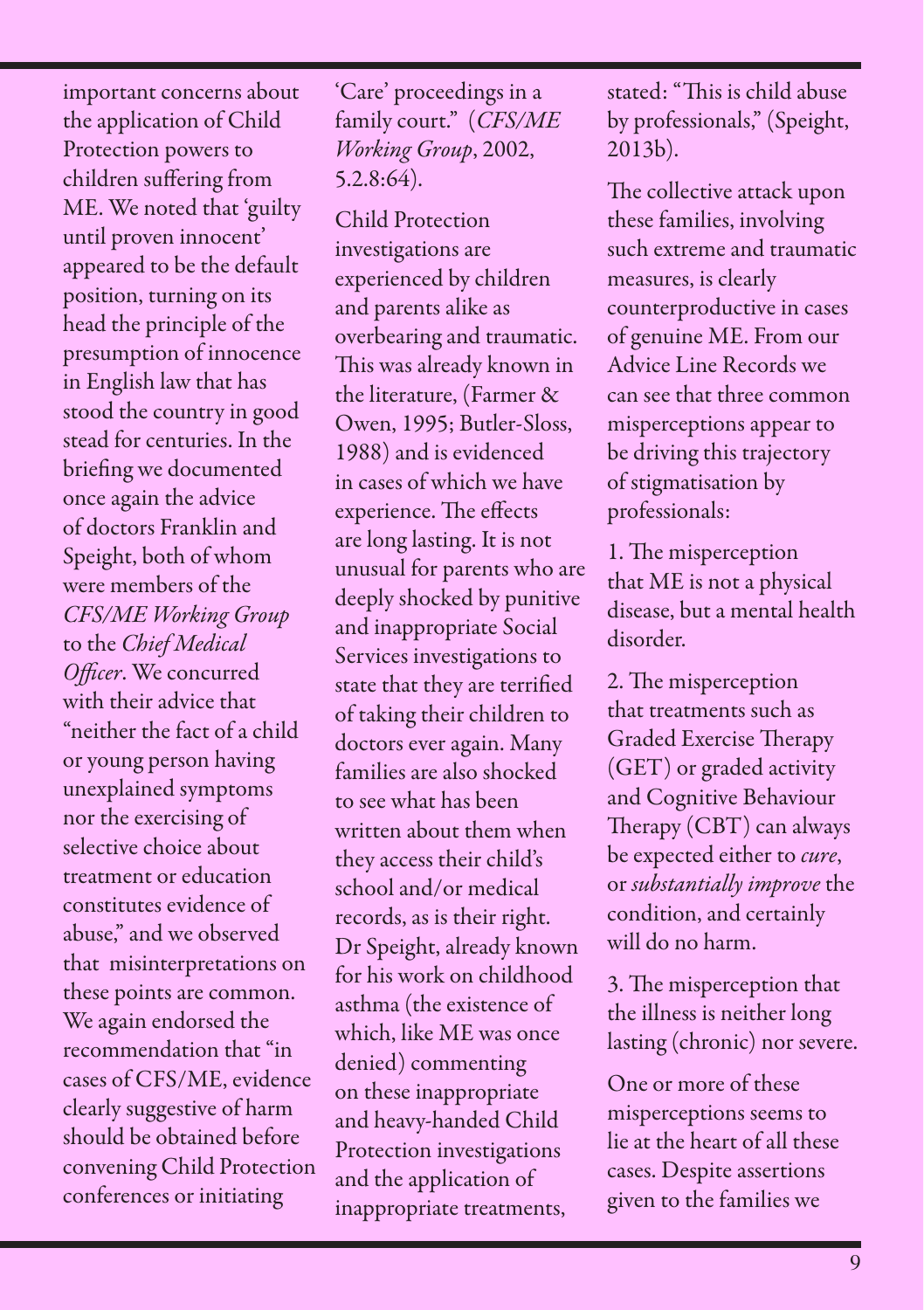advise by proponents of the rehabilitation therapies discussed in this paper, often predicting robust and speedy recovery, with assurances that symptom exacerbation is not harmful, we note that "Postexertional neuroimmune exhaustion is part of the body's global protection response" and that "Prognosis cannot be predicted with certainty". (Carruthers *et al*, 2011). Behind the misperceptions themselves is the adoption of the name Chronic Fatigue Syndrome (CFS), an umbrella term under which ME has become subsumed. It is widely recognised that the term is heterogeneous i.e. it comprises more than one pathology (Carruthers *et al*, 2011:328). There are also several definitions of CFS, some wider than others. How ironic it is that a condition with the word 'chronic' in its name should be so often confused with child abuse or neglect, with the length of the child's illness often given as *reason for suspicion*. The child has been ill for too long for this to be genuine

CFS, the physician will argue. What does the word 'chronic' mean, if not long lasting? At this point many families report being given a *re-diagnosis*, as if the CFS had somehow 'gone away', leaving the child with some form of psychiatric illness in its wake. It would appear that these changes in diagnosis are, in effect, serving to prop up claimed CFS recovery statistics. The child may be re-diagnosed with a case of Munchausen's Syndrome by Proxy (MSBP)/ Fabricated or Induced Illness (a form of medical child abuse) or the more benign sounding Pervasive Refusal Syndrome (PRS). In the former, parents are accused of imagining or causing the child's problems. In the latter, the parents are still under suspicion of causing or perpetuating the child's mental health problem, perhaps through abuse or neglect. Often unaware of the complex discursive narrative that underpins the professional projections onto them, parents cannot understand why the child must be institutionalised in a psychiatric unit, with

parental visits severely restricted. Once the child is in the psychiatric unit, those in charge of the case will be working on the presumption that, if the child is not improving out of the sphere of influence of the parents, it is the child's own mental health problems that must be interfering with recovery, rather than ongoing physical disease and physical disability.

One particular form of overexertion to which child sufferers of ME are routinely exposed is the pressure to attend school when they may be physically unable to do so without deterioration. Kennedy *et al* (2010b:1324) found that the children's quality of life was significantly worse than children suffering with other illness (type 1 diabetes mellitis and asthma) with only one child out of 25 able to attend school full time. This in turn echoes the findings of the Dowsett/Colby schools study of 1997 which found that ME/CFS is the biggest cause of long term sickness absence from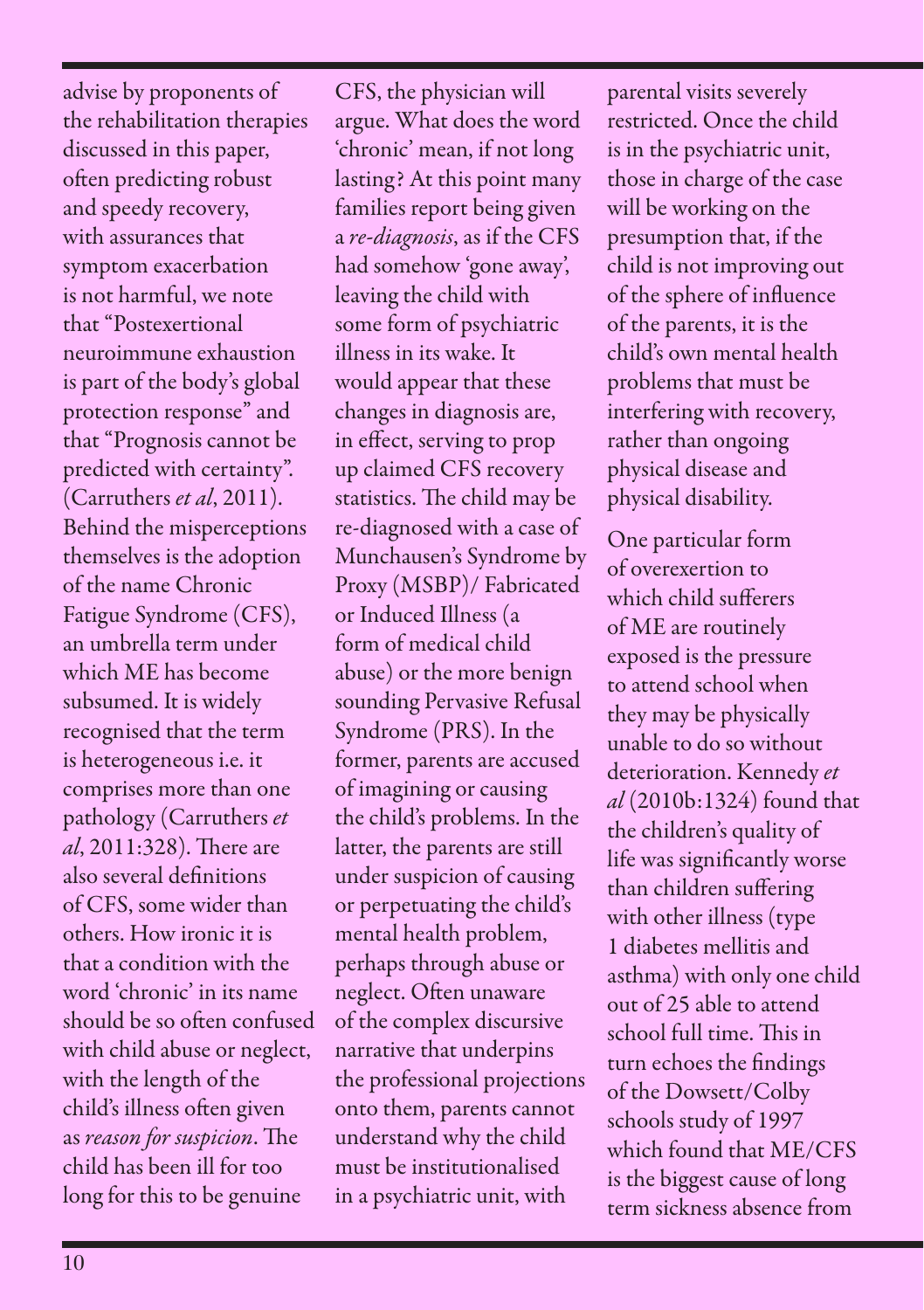school in both pupils and staff (Dowsett and Colby, 1997:29). We studied a school roll of 333,024 pupils and 27,327 staff, making it the largest study of its type ever conducted. In her discussion of our study, Dr Dowsett wrote of her concern about inappropriate management of children's education: "discouragement of Home Tuition, encouragement of early return to school, intervention with antidepressant therapy and graded exercise may well leave us with a generation of young people suffering from educational deficit" (Dowsett, 1997:6).

#### Conclusion

There is no cure for ME, but the perception that there is, continues to haunt families. For many, state intrusion has impacted negatively on their ability to care for, nurse and educate their children at home during what may be a long recovery period. The inappropriate use of Child Protection powers is traumatically experienced by families as intimidation and coercion into regimens of treatment that they believe can be harmful to their children. Moreover, the substantial body of research evidence covered in this paper, supports the views of the families and the charities who have presented the families' views over the past few decades.

Contention over ME persists however and where there is medical disagreement, the legal precedent set by Justice Judge in *R v Cannings [2004] EWCA Crim 01*, established that it would normally be "unsafe and therefore unwise," for Child Protection proceedings to be brought in the Family, or in the Criminal courts. Given that ME is still the subject of considerable disagreement, the targeting of children with ME by Child Protection investigations may be regarded as an inappropriate use of resources dedicated to children's services. Optimistically, these resources may be more constructively redeployed to support the practical needs and rights of children

who are the subject of this disabling illness.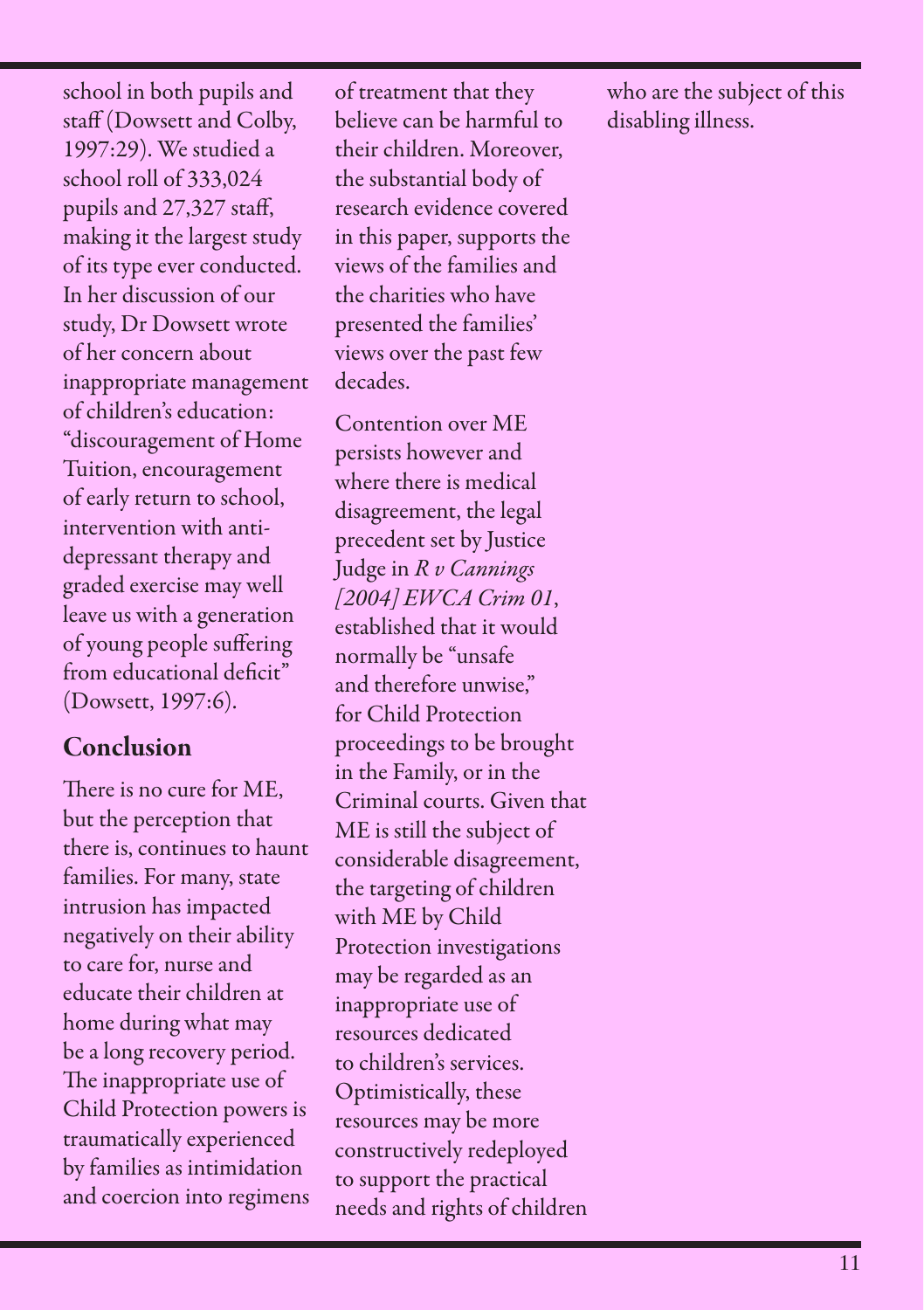### References

All Party Parliamentary Group on ME 2010 *APPG on M.E. Legacy Paper (2005/6- 2009/10)*.

http://www.appgme.org.uk/

Butler-Sloss, E. 1988 *Report of the inquiry into child abuse in Cleveland 1987*. London, HMSO.

CFS/ME Working Group 2002 *Report to the Chief Medical Officer of an Independent Working Group*, Department of Health, January. http://www.erythos.com/gibsonenquiry/docs/cmoreport.pdf.

Carruthers, B.M. *et al* 2011 Myalgic encephalomyelitis: International Consensus Criteria, *Journal of Internal Medicine*; 270;327-338.

http://onlinelibrary.wiley.com/doi/10.1111/j.1365-2796.2011.02428.x/abstract

Chia, J. 2005 The role of enterovirus in chronic fatigue syndrome, *Journal of Clinical Pathology*. 58;1126-1132. http://www.ncbi.nlm.nih.gov/pmc/articles/PMC1770761/

Chia, J., Chia, A. 2008 Chronic fatigue syndrome is associated with chronic enterovirus infection of the stomach. *Journal of Clinical Pathology*. Jan; 61;1;43-8. http://www.ncbi.nlm.nih.gov/pubmed/17872383

Colby, J. 2001 Physios Urged to Go Cautiously, *Physiotherapy Frontline*. Dec. http://www.tymestrust.org/pdfs/physiosguide.pdf

Colby, J. 2006 *Guilty Without Trial*, Briefing for Dr John Sentamu, Archbishop of York, Tymes Trust, unpublished.

Colby, J. 2007 Special problems of children with myalgic encephalomyelitis/chronic fatigue syndrome and the enteroviral link, *Journal of Clinical Pathology*, Feb;60;2;125–128. http://www.ncbi.nlm.nih.gov/pmc/articles/PMC1860612/

Dowsett, E. G. 1988 Human enteroviral infections. *Journal of Hospital Infections*, Feb;11;2;103-15.

Dowsett, E.G. 2000 There's No Smoke Without Fire, *Tymes Magazine*, Winter. http://www.tymestrust.org/pdfs/nosmoke.pdf

Dowsett, E.G. 1997 *Commentary on: Long Term Sickness Absence due to ME/CFS in UK Schools: An Epidemiological Study With Medical and Educational Implications*. http://www.tymestrust.org/pdfs/dowsettcolby.pdf.

Dowsett. E.G. and Colby, J. 1997 Long Term Sickness Absence due to ME/CFS in UK schools; An epidemiological study with medical and educational implications, *Journal of Chronic Fatigue Syndrome*, May;3;2;29-42.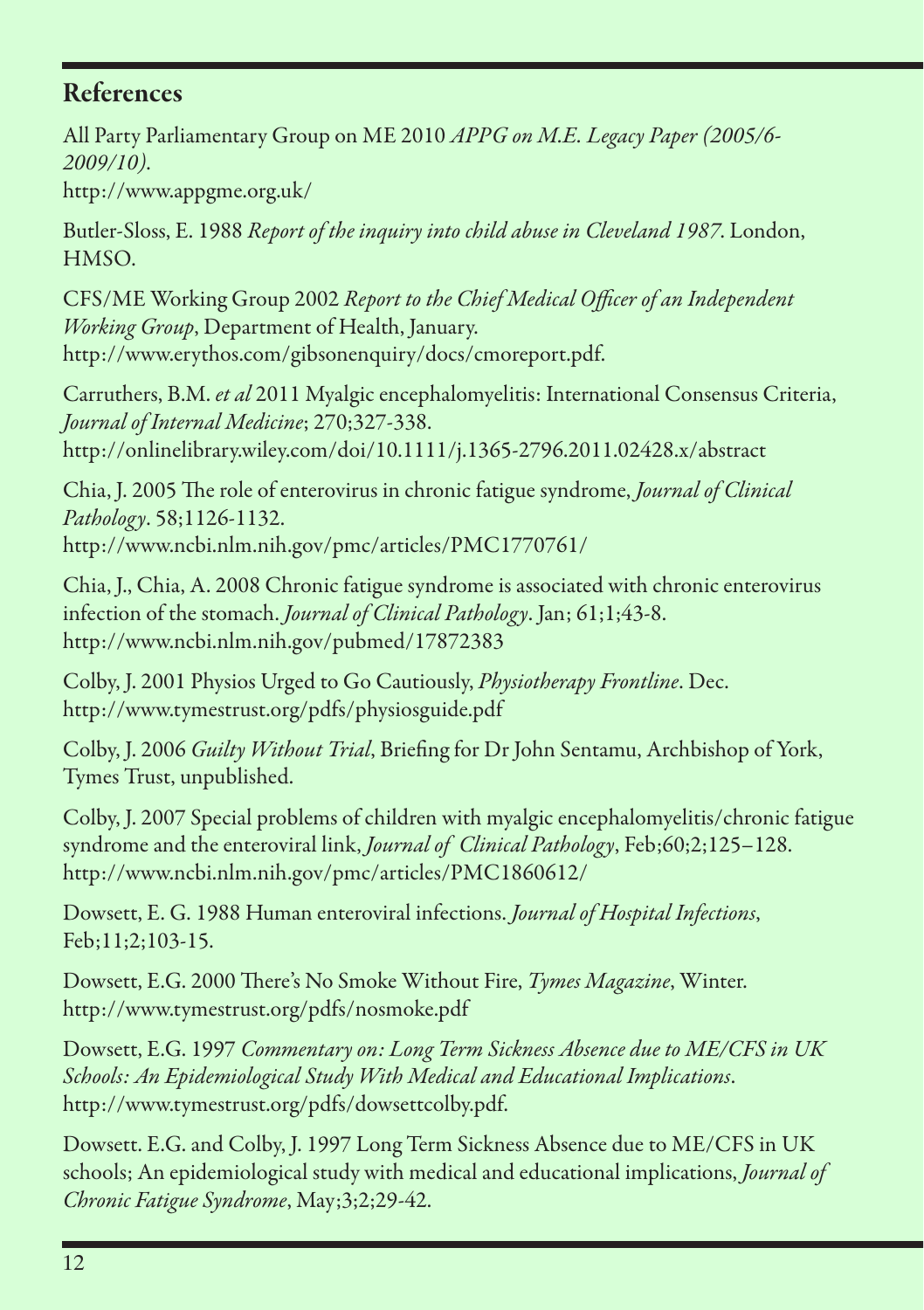Dowsett, E.G. Ramsay, A. M. McCartney, R.A. *et al* 1990 Myalgic encephalomyelitis—a persistent enteroviral infection? *Postgraduate Medical Journal*, 66;777;66526–530.530. http://www.ncbi.nlm.nih.gov/pmc/articles/PMC2429637/

Farmer, E. & Owen, M. 1995 *Child Protection Practice; Private Risks and Public Remedies*. HMSO, London.

Franklin, A. 2003 *The Doctor's Guide to ME in Children and Young People*, Professional Guides, Tymes Trust. http://www.tymestrust.org/tymespublications.htm

Forward ME Group 2014 February minutes. http://www.forward-me.org.uk/12th%20February%202014.htm

Hooper, M. 2007 Myalgic encephalomyelitis: a review with emphasis on key findings in biomedical research, *Journal of Clinical Pathology*, May;60;5;466-71. http://www.ncbi.nlm.nih.gov/pubmed/16935967

Jason, L. A. Corradi, K. Gress, S. Williams, S. Torres-Harding, S. 2006 Causes of death among patients with chronic fatigue syndrome. *Health Care for Women International*. 27;615–626.

http://www.ncf-net.org/library/CausesOfDeath.pdf

Kennedy, G. Spence, V. Underwood, C. & Belch, J. J. F. 2004 Increased neutrophil apoptosis in chronic fatigue syndrome. *Journal of Clinical Pathology*, 57;8;891–893. http://www.ncbi.nlm.nih.gov/pmc/articles/PMC1770396/

Kennedy, G. Khan, F. Hill, A. Underwood, C. & Belch, J.J. 2010a Biochemical and Vascular Aspects of Pediatric Chronic Fatigue Syndrome, *Archives of Pediatric Adolescent Medicine*, 164;9;817-823.

http://archpedi.jamanetwork.com/article.aspx?articleid=383727

Kennedy, G. Underwood, C. & Belch, J.J. 2010b Physical and Functional Impact of Chronic Fatigue Syndrome/Myalgic Encephalomyelitis in Childhood, *Pediatrics*; 125:e1324-e1330. http://pediatrics.aappublications.org/content/125/6/e1324.full

Kindlon, T. 2011 Reporting of Harms Associated with Graded Exercise Therapy and Cognitive Behavioural Therapy in Myalgic Encephalomyelitis/Chronic Fatigue Syndrome. *Bulletin of the IACFS/ME*;19:59-111

http://iacfsme.org/BULLETINFALL2011/Fall2011KindlonHarmsPaperABSTRACT/ tabid/501/Default.aspx

Maes, M. & Twisk, F. M. N. 2010a Chronic fatigue syndrome: Harvey and Wessely's (bio)psychosocial model versus a bio(psychosocial) model based on inflammatory and oxidative and nitrosative stress pathways. *BioMed Central*, Jun;15;8:35. http://link.springer.com/article/10.1186%2F1741-7015-8-35#page-1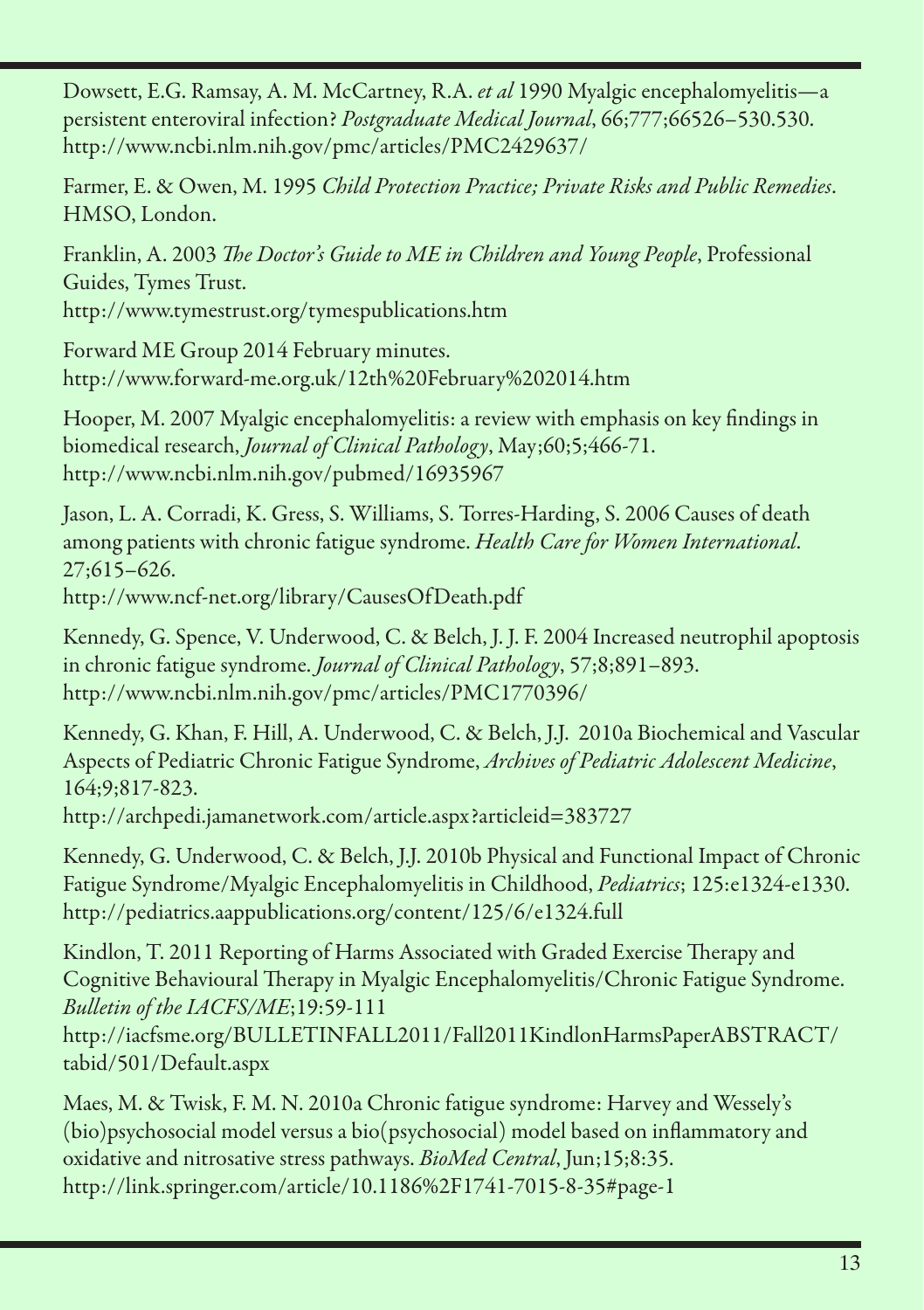Maes, M. & Twisk, F. M. N. 2010b Treatment of myalgic encephalomyelitis/chronic fatigue syndrome (ME/CFS), a multisystem disease, should target the pathophysiological aberrations (inflammatory and oxidative and nitrosative stress pathways), not the psychosocial "barriers" for a new equilibrium, *Patient Education and Counseling*, July;80;1;148–149.

http://link.springer.com/article/10.1186%2F1741-7015-8-35#page-1

Natelson B H, Weaver S A, Tseng C L. et al 2005 Spinal fluid abnormalities in patients with chronic fatigue syndrome. *Clinical and Diagnostic Laboratory Immunology*, 12;1;52–55. http://www.ncbi.nlm.nih.gov/pmc/articles/PMC540195/

National Institute for Health and Clinical Excellence 2007a *Full Guidelines, Chronic fatigue syndrome/myalgic encephalomyelitis (or encephalopathy): diagnosis and management of chronic fatigue syndrome/myalgic encephalomyelitis (or encephalopathy) in adults and children*, London, NICE.

http://www.nice.org.uk/nicemedia/live/11824/36191/36191.pdf

National Institute for Health and Clinical Excellence 2007b *Quick Reference Guide, Clinical guideline CG53, Chronic fatigue syndrome/myalgic encephalomyelitis (or encephalopathy): diagnosis and management*, London, NICE. http://www.nice.org.uk/nicemedia/live/11824/36190/36190.pdf

Nunez, M. Fernandez- Sola, J. Nunez, E. Fernandez- Huerta, J. Godas- Sieso, T. & Gomes-Gil, E. 2011 Health-related quality of life in patients with chronic fatigue syndrome: group cognitive behavioural therapy and graded exercise versus usual treatment. A randomised controlled trial with 1 year of follow-up, *Clinical Rheumatology*, March;30;3;381-389. http://link.springer.com/article/10.1007%2Fs10067-010-1677-y

Speight, N. 2013a Myalgic encephalomyelitis/chronic fatigue syndrome: Review of history, clinical features, and controversies, *Saudi Journal of Medicine and Medical Sciences*, 1;1;11- 13.

http://www.sjmms.net/article.asp?issn=1658-631X%3Byear%3D2013%3Bvolume%3D1 %3Bissue%3D1%3Bspage%3D11%3Bepage%3D13%3Baulast%3DSpeight

Speight, N. 2013b Wetenschap voor Patiënten (Science to patients) Seminar 28: Interview with Dr. Nigel Speight. *ME-cvs Vereniging*.

http://www.youtube.com/watch?v=XcRZo1vO53c&index=6&list=PLsQ0FZQ\_

5JXTGcEd5-mNy2m1EJml05VGB For videos and transcripts:

http://www.me-cvsvereniging.nl/english-page

Speight, N. 2014 VIDEO: Dr. Nigel Speight Speaks on Child Abuse by Medical Professionals, ProHealth, 15 Jan.

http://www.prohealth.com/library/showarticle.cfm?B1=FACEBOOK&utm\_ source=facebook&utm\_campaign=facebook\_article&libid=18596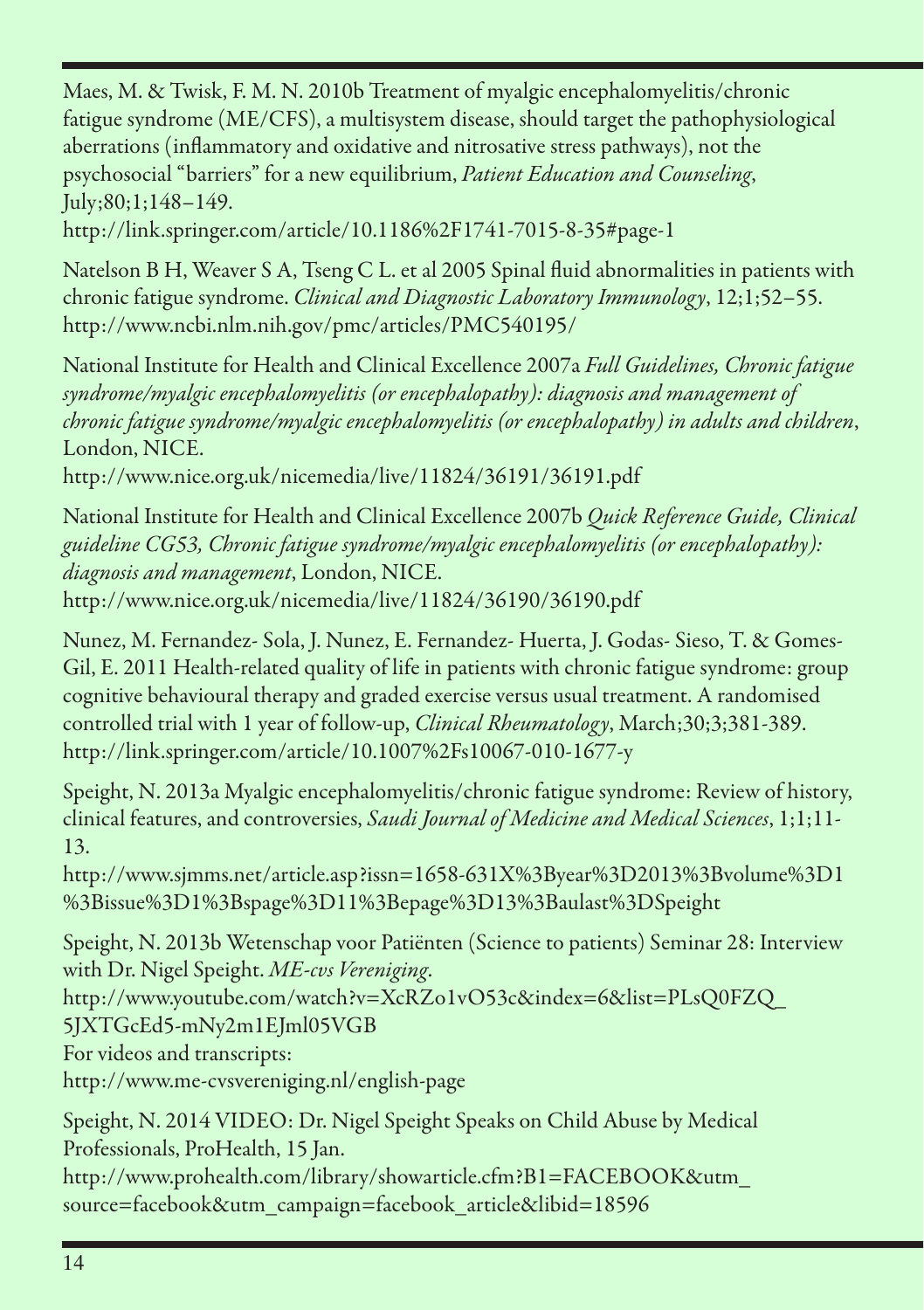Twisk, F. M. N. & Maes, M. 2009 A review on cognitive behavioural therapy (CBT) and graded exercise therapy (GET) in myalgic encephalomyelitis (ME) / chronic fatigue syndrome (CFS): CBT/GET is not only ineffective and not evidence-based, but also potentially harmful for many patients with ME/CFS, *Neuroendocrinology Letters*, 30;3;284- 299.

Van Ness, M. 2014 *Exercise and ME/CFS, Bristol Watershed Conference*. Workwell Foundation.

http://voicesfromtheshadowsfilm.co.uk/exercise-mecfs-event/

Wrennall, L. 2007 The Discourse of Munchausen Syndrome by Proxy /Fabricated and Induced Illness: Does the Discourse Serve Economic Vested Interests or the Interests of Children? *Medical Hypotheses*, 68;5;960-966. http://linkinghub.elsevier.com/retrieve/pii/S0306987706007547

Wrennall, L. *et al* 2003 *Taking the Stick Away*, The Service Users Joint Statement, Consultation on the Government's Green Paper on Child Protection, 1 December. https://ljmu.academia.edu/LynneWrennall/Papers

# Legal Reference

R v Cannings [2004] EWCA Crim 01, Case No: 200201711 D3, 19 January. http://www.bailii.org/ew/cases/EWCA/Crim/2004/1.html

# Editorial note

This paper is published in good faith as an academic statement on a matter of general public interest following independent peer review. Nothing in this paper should be construed as relating to actions by individuals. Furthermore, the paper must not be construed as offering legal advice to persons aggrieved by actions described in the paper or otherwise.